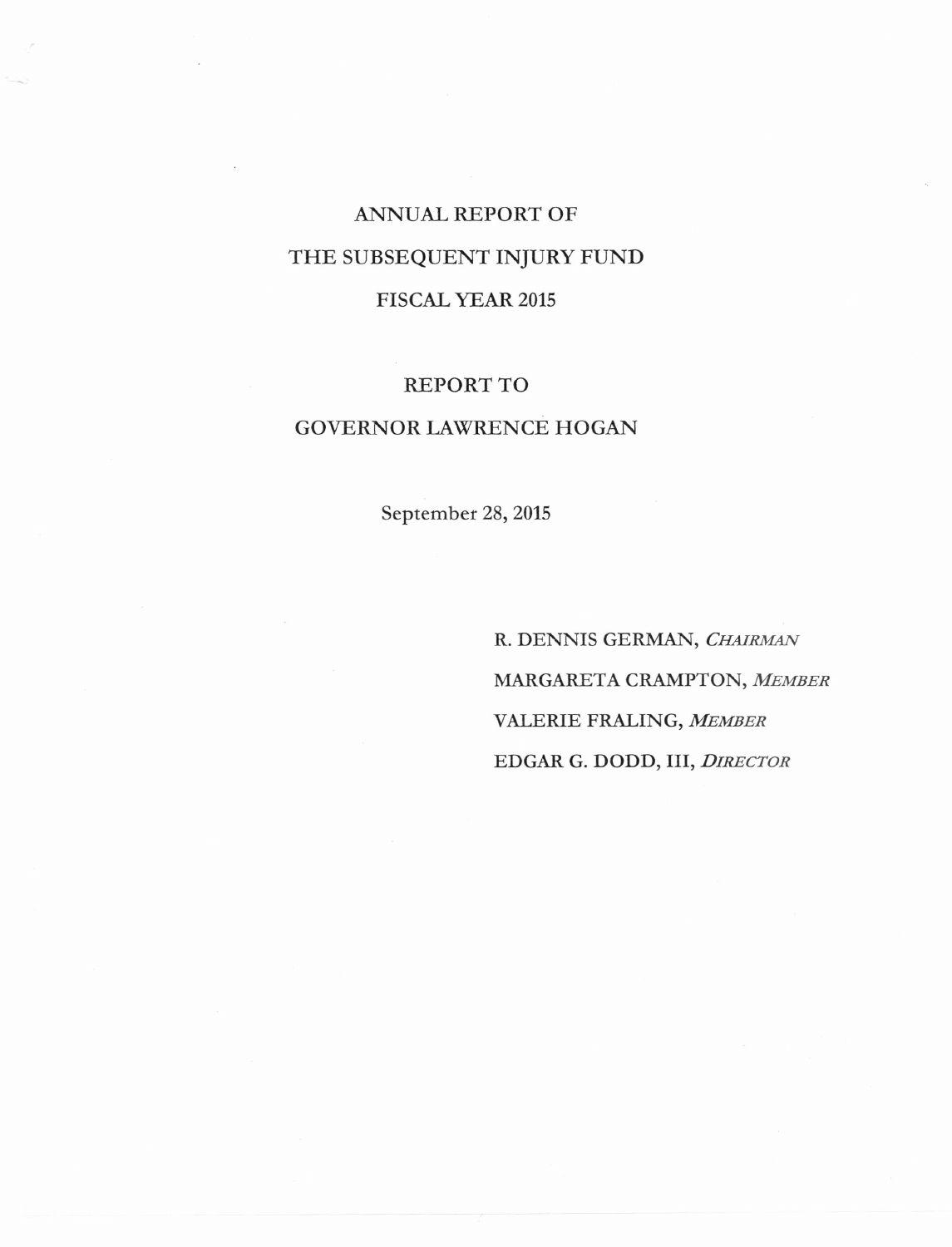#### **PROGRAM DESCRIPTION**

The Subsequent Injury Fund reviews and investigates workers' compensation claims that involve pre-existing health conditions that substantially increase the disability of injured workers. The liability of employers and insurers is limited to compensation for the damages caused by the current injury, and The Subsequent Injury Fund incurs all additional liability from the combined effects of all injuries and/ or conditions. The Fund derives its income from assessments of insurance companies on awards of compensation for permanent disability.

#### **MISSION**

To provide workers' compensation benefits to disabled workers who experience the combined effects of pre-existing disabilities and accidental workrelated injuries.

## **SUBSEQUENT INJURY FUND CURRENT BOARD COMPOSITION**

R. Dennis German, Chairman Representing the Business Sector

Margareta Crampton, Member Representing Labor

Valerie Fraling, Member Representing the Public Sector